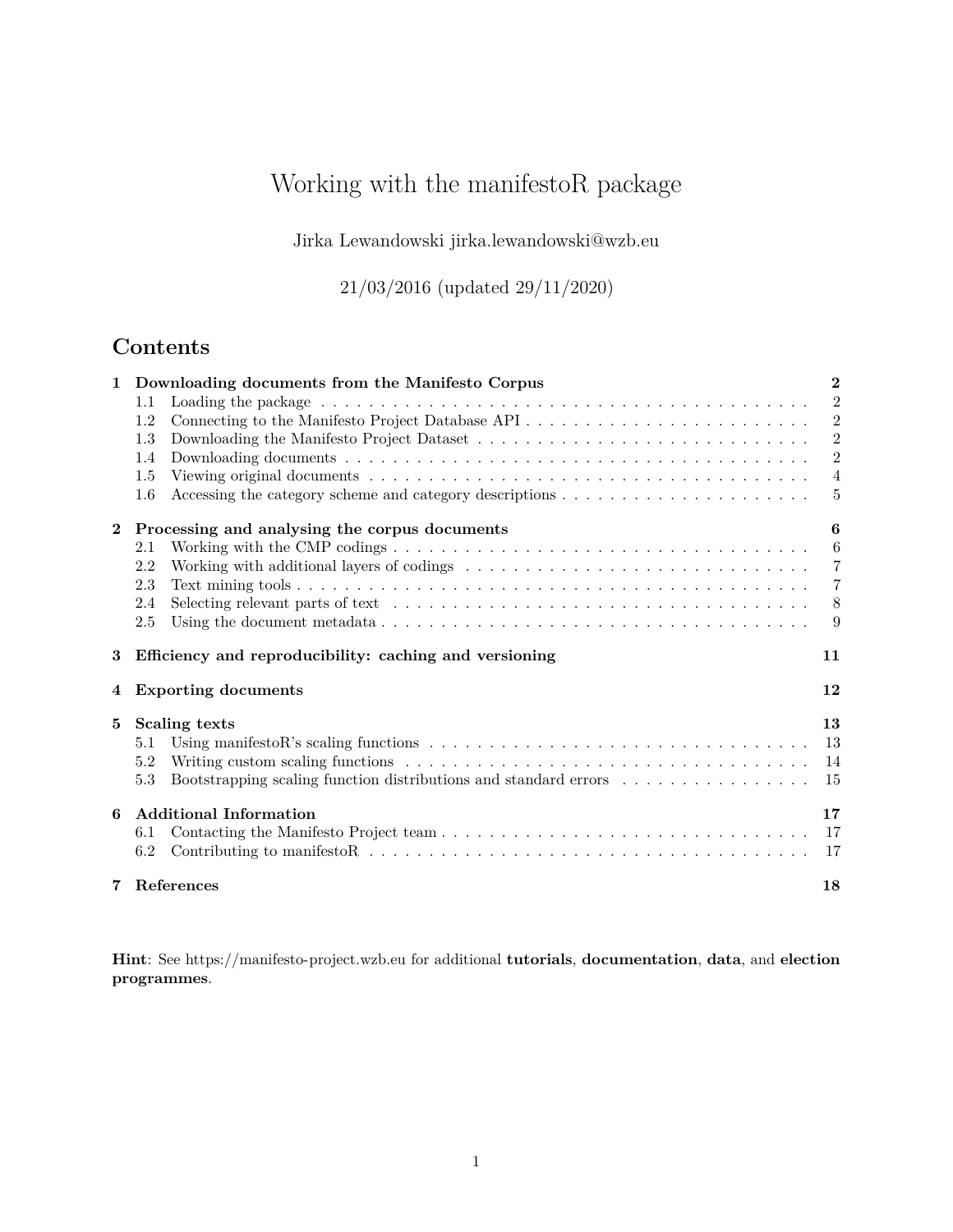## <span id="page-1-0"></span>**1 Downloading documents from the Manifesto Corpus**

When publishing work using the Manifesto Corpus, please make sure to cite it correctly and to give the identification number of the corpus version used for your analysis.

You can print citation and version information with the function  $mp\_cite()$ .

#### <span id="page-1-1"></span>**1.1 Loading the package**

First of all, load the manifestoR package with the usual R syntax:

**library**(manifestoR)

#### <span id="page-1-2"></span>**1.2 Connecting to the Manifesto Project Database API**

To access the data in the Manifesto Corpus, an account for the Manifesto Project webpage with an API key is required. If you do not yet have an account, you can create one at https://manifesto-project.wzb.eu/signup. If you have an account, you can create and download the API key on your profile page.

For every R session using manifestoR and connecting to the Manifesto Corpus database, you need to set the API key in your work environment. This can be done by passing either a key or the name of a file containing the key to manifestoR's mp\_setapikey() function (see documentation ?mp\_setapikey for details). Thus, your R script using manifestoR usually will start like this:

**library**(manifestoR) **mp\_setapikey**("manifesto\_apikey.txt")

This R code presumes that you have stored and downloaded the API key in a file name manifesto\_apikey.txt in your current R working directory.

<span id="page-1-6"></span>Note that it is a security risk to store the API key file or a script containing the key in public repositories.

#### <span id="page-1-3"></span>**1.3 Downloading the Manifesto Project Dataset**

You can download the Manifesto Project Dataset (MPDS) with the function mp\_maindataset(). By default the most recent update is returned, but you can specify older versions to get for reproducibility (type mp\_coreversions() for a list of version and ?mp\_maindataset for usage information). You can get the Manifesto Project South America Dataset using the function mp\_southamerica\_dataset() that works analogously to mp\_maindataset(). For analysing the dataset using scaling functions, refer to the section [Using manifestoR's scaling functions](#page-12-2) below.

#### <span id="page-1-5"></span><span id="page-1-4"></span>**1.4 Downloading documents**

(Bulk-)Downloading documents works via the function mp\_corpus(...). It can be called with a logical expression specifying the subset of the Manifesto Corpus that you want to download:

```
my_corpus <- mp_corpus(countryname == "Austria" & edate > as.Date("2000-01-01"))
```
## Connecting to Manifesto Project DB API... ## Connecting to Manifesto Project DB API... corpus version: 2020-1 ## Connecting to Manifesto Project DB API... ## Connecting to Manifesto Project DB API... corpus version: 2020-1 ## Connecting to Manifesto Project DB API... corpus version: 2020-1 ## Connecting to Manifesto Project DB API... corpus version: 2020-1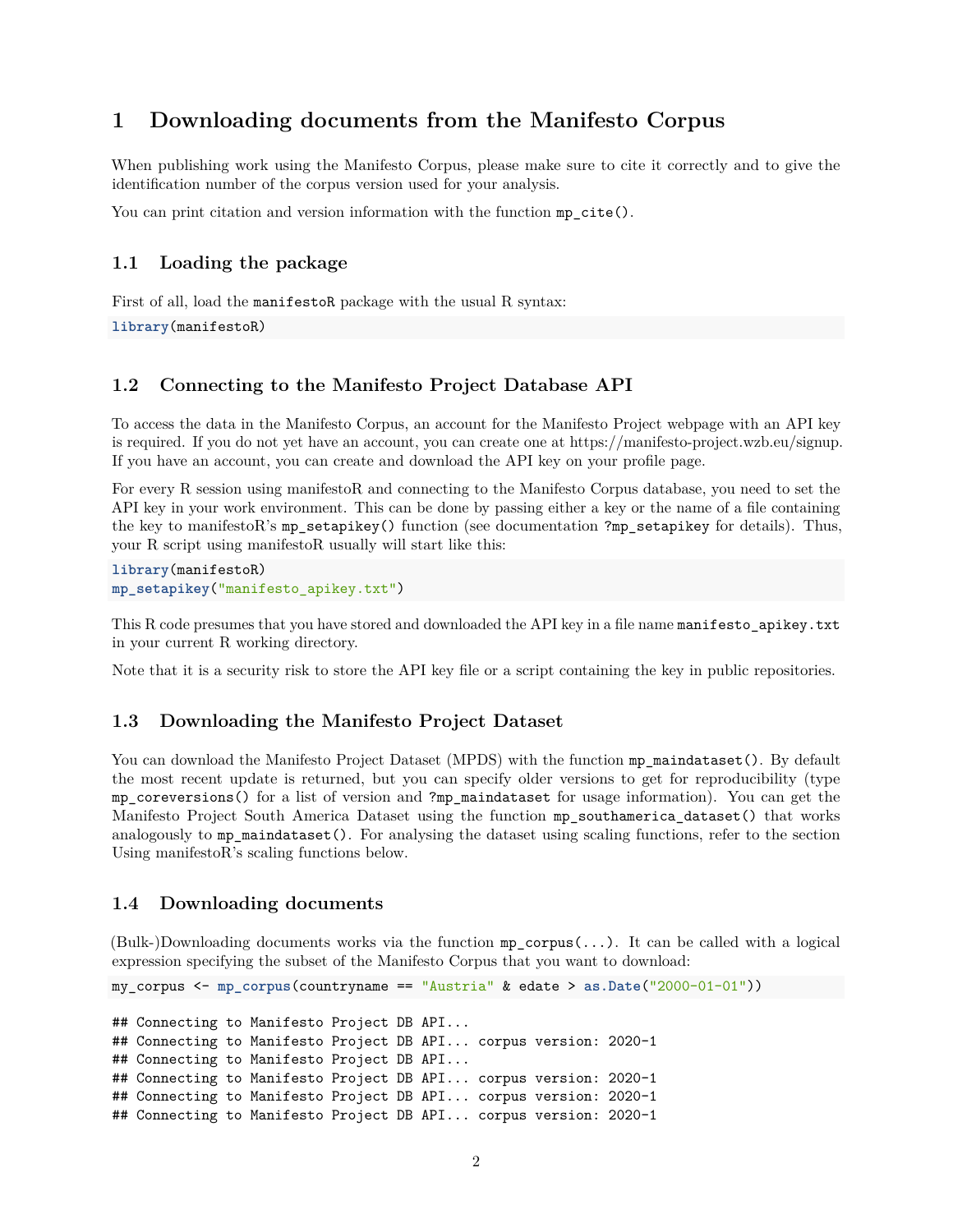my\_corpus

```
## <<ManifestoCorpus>>
## Metadata: corpus specific: 0, document level (indexed): 0
## Content: documents: 27
```
mp\_corpus returns a ManifestoCorpus object, a subclass of Corpus as defined in the natural language processing package tm (Feinerer & Hornik 2015). Following tms logic, a ManifestoCorpus consists of ManifestoDocuments. Documents in corpus can be indexed via their manifesto\_id (consisting of the CMP party code, an underscore, and either the election year, if unambigous, or the election year and month) or via their position in the corpus. For both, corpus and documents, tm provides accessor functions to the corpus and documents content and metadata:

```
head(content(my_corpus[["42110_200211"]]))
```

```
## [1] ""Wir können heute die Existenzgrundlagen"
## [2] "künftiger Generationen zerstören."
## [3] "Oder sie sichern.""
## [4] "Dr. Eva Glawischnig"
## [5] "Österreich braucht jetzt Weitblick."
## [6] "Nachhaltigkeit für zukünftige Generationen"
head(content(my_corpus[[1]]))
## [1] ""Wir können heute die Existenzgrundlagen"
## [2] "künftiger Generationen zerstören."
## [3] "Oder sie sichern.""
## [4] "Dr. Eva Glawischnig"
## [5] "Österreich braucht jetzt Weitblick."
## [6] "Nachhaltigkeit für zukünftige Generationen"
meta(my_corpus[["42110_200211"]])
```

| ## | manifesto id                       | : 42110 200211                                          |
|----|------------------------------------|---------------------------------------------------------|
| ## | party                              | : 42110                                                 |
| ## | date                               | : 200211                                                |
| ## | language                           | : german                                                |
| ## | source                             | : MARPOR                                                |
| ## | has eu code                        | : FALSE                                                 |
| ## | is primary doc                     | $:$ TRUE                                                |
| ## | may contradict core dataset: FALSE |                                                         |
| ## | md5sum_text                        | : 4e1877c110c3d01db9eaf864310cc0b0                      |
| ## | url original                       | : /down/originals/2020-1/42110_2002.pdf                 |
| ## | md5sum original                    | : CURRENTLY_UNAVAILABLE                                 |
| ## | annotations                        | $:$ TRUE                                                |
| ## | handbook                           | : 1                                                     |
| ## | is_copy_of                         | : NA                                                    |
| ## | title                              | : Osterreich braucht jetzt die Grünen. Das Wahlprogramm |
| ## | id                                 | : 42110 200211                                          |

For more information on the available metadata per document, refer to the section [Using the document](#page-8-1) [metadata](#page-8-1) below. For more information on how to use the text mining functions provided by tm for the data from the Manifesto Corpus, refer to the section [Processing and analysing the corpus documents](#page-4-1) below.

The variable names in the logical expression used for querying the corpus database (countryname and edate in the example above) can be any column names from the Manifesto Project's Main Dataset or your current R environment. The Main Dataset itself is available in manifestoR via the funcion mp\_maindataset():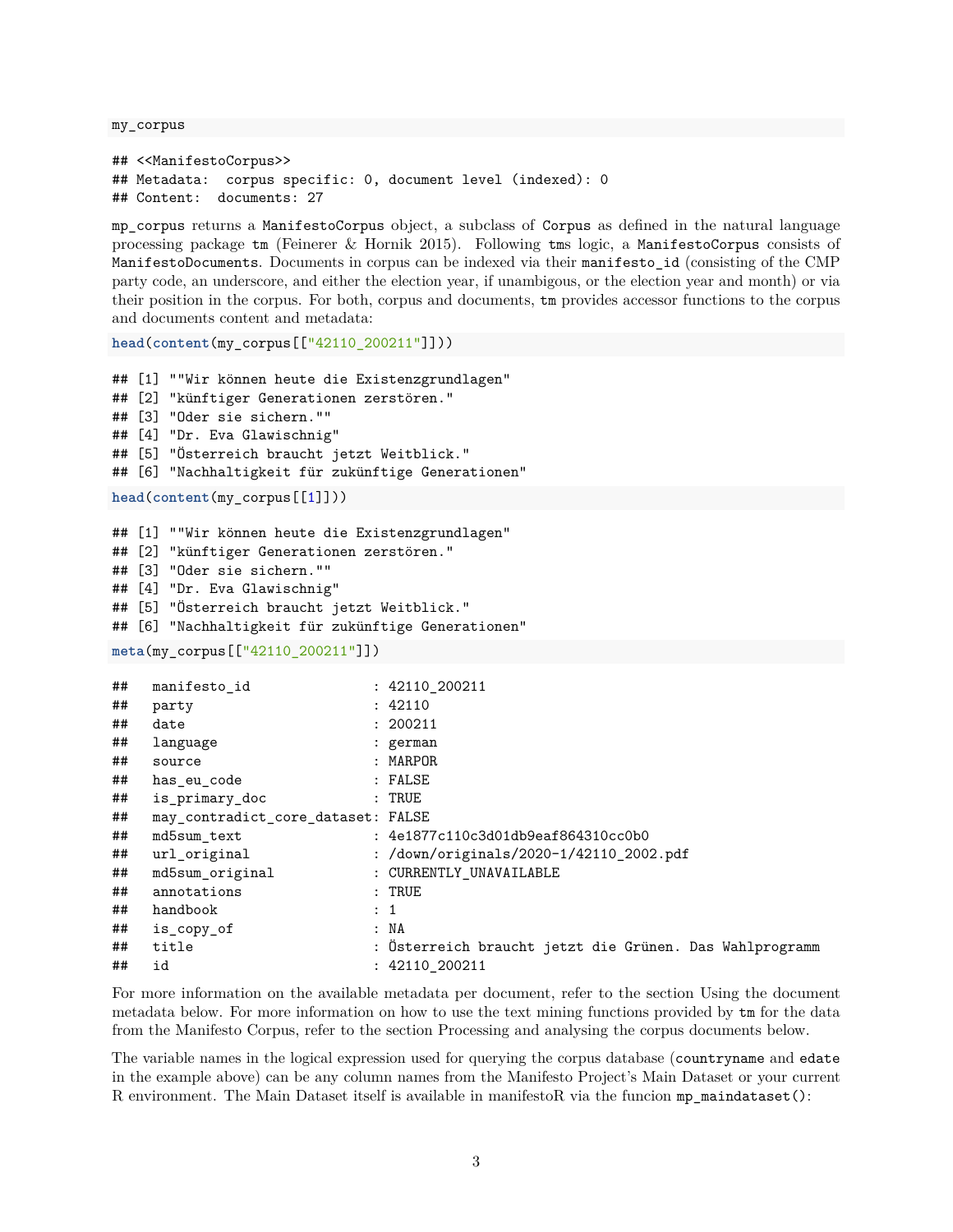```
mpds <- mp_maindataset()
print(head(names(mpds)))
## [1] "country" "countryname" "oecdmember" "eumember" "edate"
## [6] "date"
mp_corpus(rile > 60) ## another example of data set based corpus query
## Connecting to Manifesto Project DB API... corpus version: 2020-1
## Connecting to Manifesto Project DB API... corpus version: 2020-1
## <<ManifestoCorpus>>
## Metadata: corpus specific: 0, document level (indexed): 0
## Content: documents: 9
```
Alternatively, you can download election programmes on an individual basis by listing combinations of party ids and election dates in a data.frame and passing it to  $mp\_corpus(...):$ 

```
wanted <- data.frame(party=c(41220, 41320),
                     date=c(200909, 200909))
mp_corpus(wanted)
```
## Connecting to Manifesto Project DB API... corpus version: 2020-1 ## Connecting to Manifesto Project DB API... corpus version: 2020-1

```
## <<ManifestoCorpus>>
## Metadata: corpus specific: 0, document level (indexed): 0
## Content: documents: 1
```
The party ids (41220 and 41320 in the example) are the ids as in the Manifesto Project's main dataset. They can be found in the current dataset documentation at https://manifesto-project.wzb.eu/datasets or in the main dataset.

Note that we received only 1 document, while querying for two. This is because the party with the id 41220 (KPD) did not run for elections in September 2009. Also, not for every party and election data manifesto documents are available in the Manifesto Project Corpus. You can check availability of your query beforehand with the function mp\_availability $(...):$ 

 $mp$  availability(party ==  $41113$ )

## Connecting to Manifesto Project DB API... corpus version: 2020-1

| ## | Queried for              | Corpus Version  | Documents found |
|----|--------------------------|-----------------|-----------------|
| ## |                          | 2020-1          | 7 (100%)        |
|    | ## Coded Documents found | Originals found | Languages       |
| ## | 6(85.714%)               | 7 (100%)        | 1 (german)      |

Downloaded documents are automatically cached locally. To learn about the caching mechanism read the section [Efficiency and reproducibility: caching and versioning](#page-10-1) below.

#### <span id="page-3-0"></span>**1.5 Viewing original documents**

Apart from the machine-readable, annotated documents, the Manifesto Corpus also contains original layouted election programmes in PDF format. If available, they can be viewed via the function  $mp\_view\_originals(...)$ , which takes exactly the format of arguments as  $mp\_corpus(...)$  [\(see above\)](#page-1-5), e.g.:

**mp\_view\_originals**(party == 41320 & date == 200909)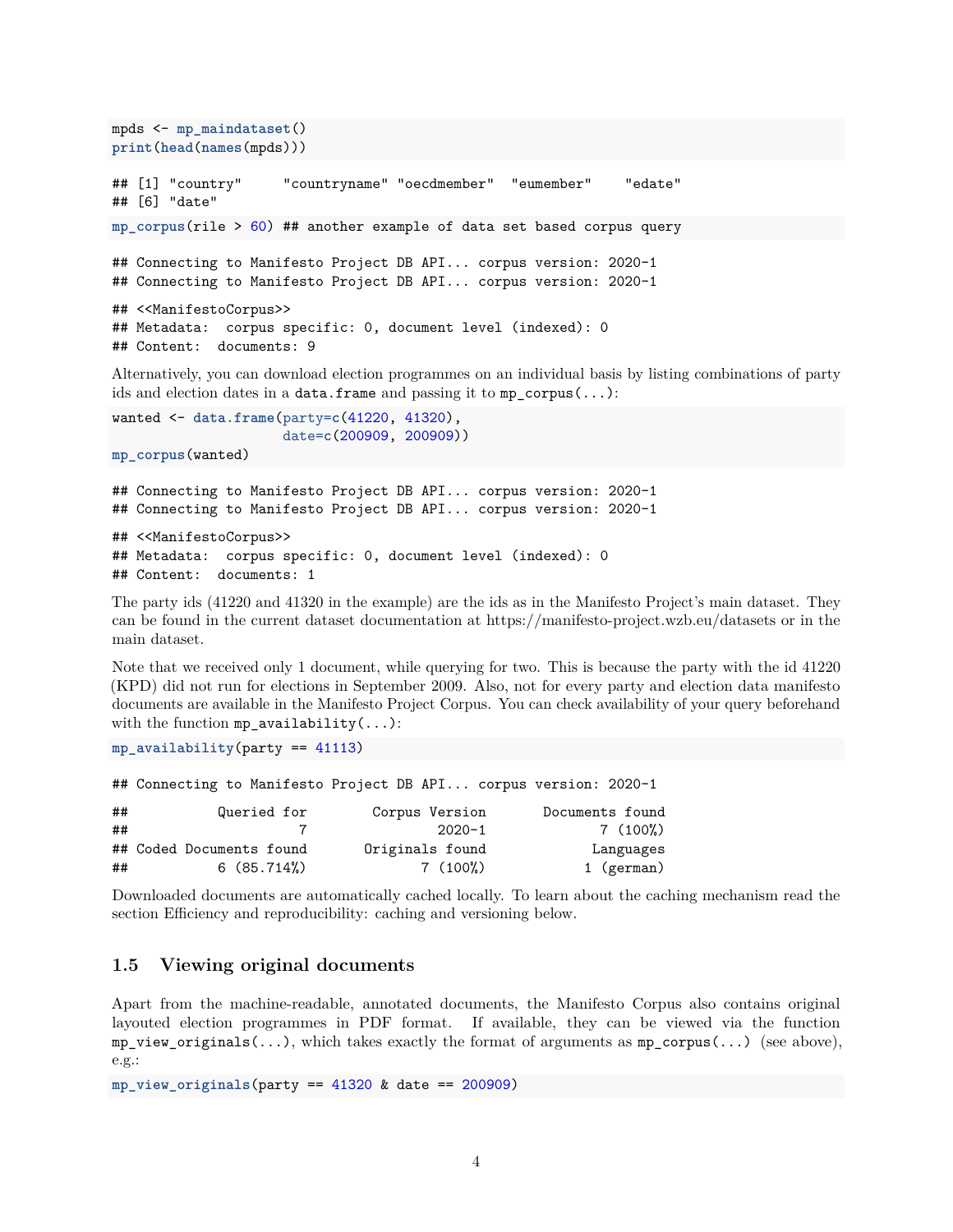The original documents are shown in you system's web browser. All URLs opened by this function refer only to the Manifesto Project's Website. If you want to open more than 5 PDF documents at once, you have to specify the maximum number of URLs allows to be opened manually via the parameter maxn. Since opening URLs in an external browser costs computing resources on your local machine, make sure to use only values for maxn that do not slow down or make your computer unresponsive.

<span id="page-4-2"></span>**mp\_view\_originals**(party > 41000 & party < 41999, maxn = 20)

#### <span id="page-4-0"></span>**1.6 Accessing the category scheme and category descriptions**

The main dataset and the corpus are using the alphanumerical category codes of the manifesto project category scheme. To get a data.frame of these codes together with their domains, variable names, titles, descriptions, labels etc. you can use the function mp\_codebook() (or mp\_describe\_code(...) to show/use the information for the code(s) you are interested in).

**mp\_codebook**()

```
## Connecting to Manifesto Project DB API...
```

```
## # A tibble: 143 x 8
```

| ## |                         |                                |                  |     |                         | type domain_code domain_name code variable_name title description_md label |             |
|----|-------------------------|--------------------------------|------------------|-----|-------------------------|----------------------------------------------------------------------------|-------------|
| ## | <chr> <chr></chr></chr> |                                | $<$ chr $>$      |     | <chr> <chr></chr></chr> | <chr> <chr></chr></chr>                                                    | $<$ chr $>$ |
| ## | $1$ main $0$            |                                | NA               | 000 | peruncod                | No o~ "Share of unc~ perc~                                                 |             |
| ## | $2$ main $1$            |                                | External Re~ 101 |     | per101                  | Fore~ "Favourable m~ fore~                                                 |             |
|    | $\#$ # 3 main 1         |                                | External Re~ 102 |     | per102                  | Fore~ "Negative men~ fore~                                                 |             |
| ## | 4 main 1                |                                | External Re~ 103 |     | per103                  | Anti~ "Negative ref~ anti~                                                 |             |
| ## | 5 main 1                |                                | External Re~ 104 |     | per104                  | Mili~ "The importan~ mili~                                                 |             |
|    | $\#$ # 6 main 1         |                                | External Re~ 105 |     | per105                  | Mili~ "Negative ref~ mili~                                                 |             |
|    | $\#$ # 7 main 1         |                                | External Re~ 106 |     | per106                  | Peace "Any declarat~ peace                                                 |             |
|    | $\#$ # 8 main 1         |                                | External Re~ 107 |     | per107                  | Inte~ "Need for int~ inte~                                                 |             |
|    | $\#$ # 9 main 1         |                                | External Re~ 108 |     | per108                  | Euro~ "Favourable m~ euro~                                                 |             |
|    | $\#$ 10 main 1          |                                | External Re~ 109 |     | per109                  | Inte~ "Negative ref~ inte~                                                 |             |
|    |                         | $\#$ # $\#$ with 133 more rows |                  |     |                         |                                                                            |             |

```
mp_describe_code("504")
```
## code: 504 ## title: Welfare State Expansion ## description\_md: Favourable mentions of need to introduce, maintain or expand any public ## social service or social security scheme. This includes, for example, ## government funding of: ## ## - Health care ## ## - Child care ## ## - Elder care and pensions ## ## - Social housing ## ## \*Note: This category excludes education.\*

<span id="page-4-1"></span>Finally, you can also use  $mp\_view\_codebook(...)$  to start an interactive website for browsing the category information.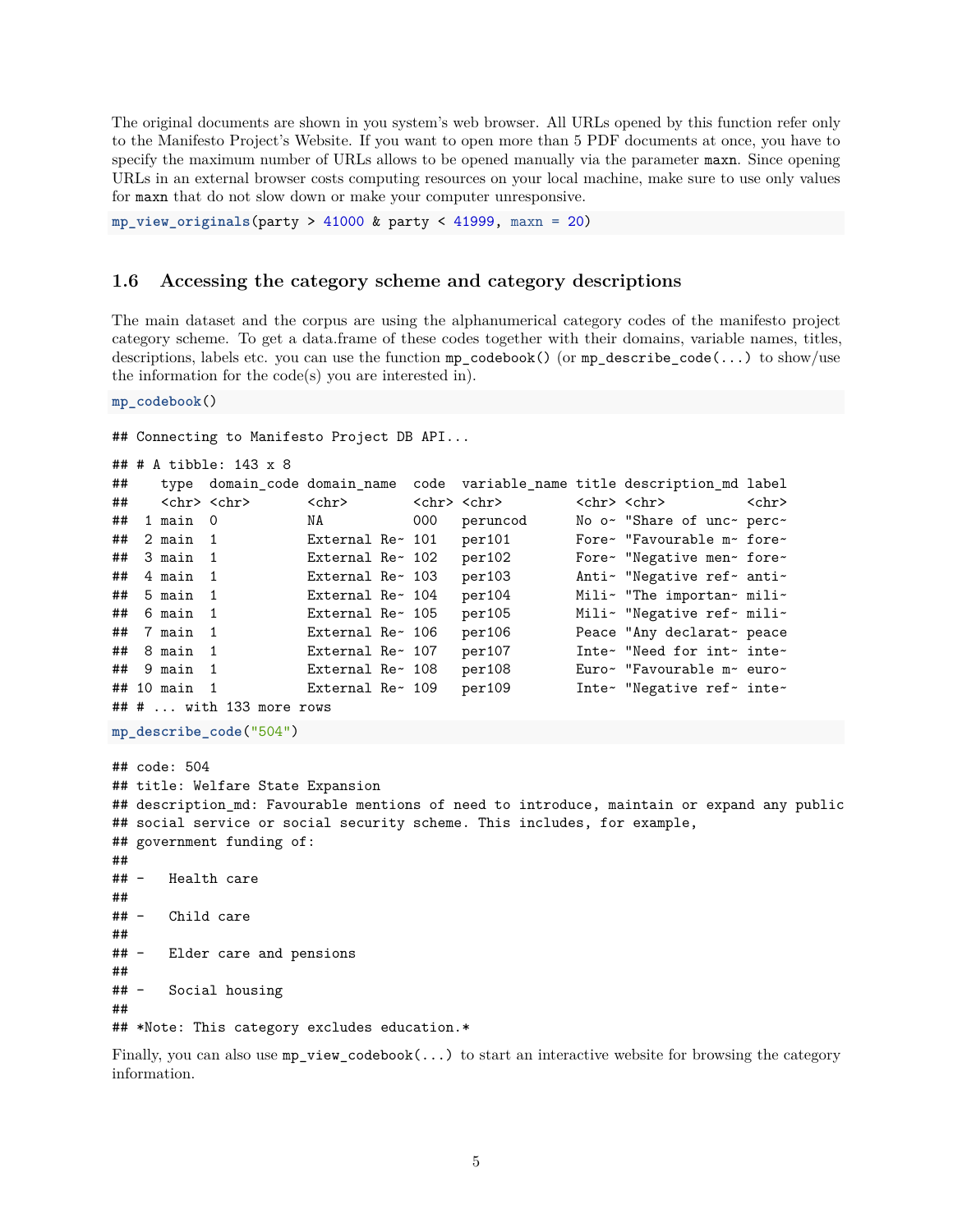## <span id="page-5-0"></span>**2 Processing and analysing the corpus documents**

As in tm, the textual content of a document is returned by the function content:

```
txt <- content(my_corpus[["42110_200610"]])
class(txt)
## [1] "character"
head(\text{txt}, n = 4)## [1] "1 Lebensqualität"
## [2] "1.1 Grüne Energiewende"
## [3] "Lebensqualität bedeutet in einer unversehrten Umwelt zu leben."
## [4] "Die Verantwortung dafür liegt bei uns: Wir alle gestalten Umwelt."
```
#### <span id="page-5-1"></span>**2.1 Working with the CMP codings**

The central way for accessing the CMP codings is the accessor method codes(...). It can be called on ManifestoDocuments and ManifestoCorpuss and returns a vector of the CMP codings attached to the quasi-sentences of the document/corpus in a row:

```
doc <- my_corpus[["42110_200610"]]
head(codes(doc), n = 15)
## [1] NA NA "501" "606" "501" "501" "501" "416" "416" "412" "503" "411"
## [13] "501" "416" NA
head(codes(my_corpus), n = 15)
## [1] "305" "305" "305" NA NA NA "601" "416" "416" "107" "107" "107"
## [13] "416" "416" "416"
```
Thus you can for example use R's functionality to count the codes or select quasi- sentences (units of texts) based on their code:

```
table(codes(doc))
```
## ## 104 105 106 107 108 109 201 202 203 303 305 401 402 403 408 409 411 412 413 416 ## 3 9 2 52 36 11 36 17 1 3 1 2 6 20 1 1 38 17 1 13 ## 501 502 503 504 506 601 604 605 606 607 608 701 703 704 706 ## 62 48 83 24 46 14 20 9 10 15 5 33 13 9 32 doc\_subcodes <- **subset**(doc, **codes**(doc) %in% **c**(202, 503, 607)) **length**(doc\_subcodes)

## [1] 115 **length**(doc\_subcodes)/**length**(doc)

## [1] 0.1489637

More detailed information on the CMP coding scheme can be found in [Accessing the category scheme](#page-4-2) [and category descriptions](#page-4-2) or in the online documentation of the Manifesto Project coding handbooks at https://manifesto-project.wzb.eu/information/documents/handbooks.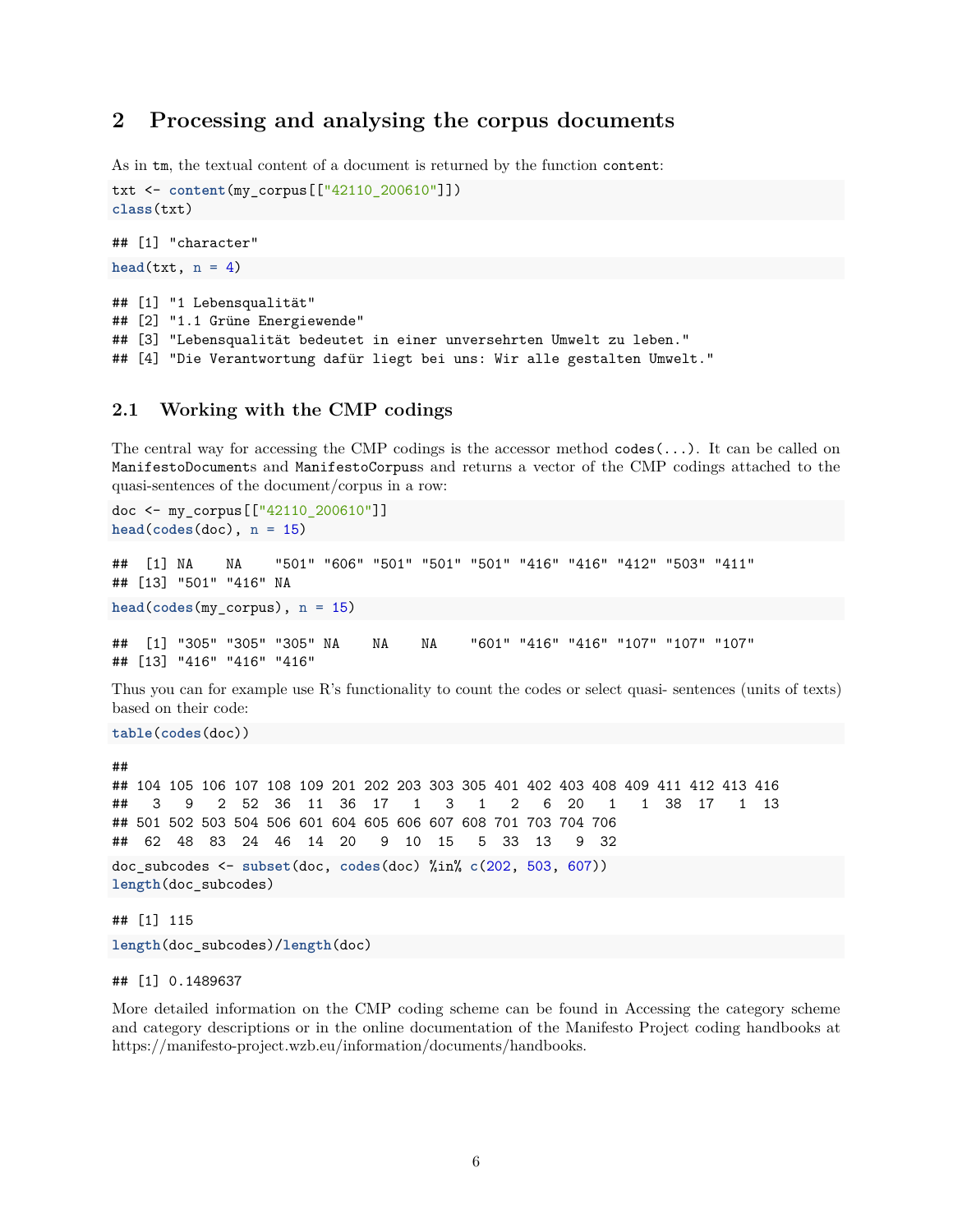#### <span id="page-6-0"></span>**2.2 Working with additional layers of codings**

Besides the main layer of CMP codings, you can create, store and access additional layers of codings in ManifestoDocuments by passing a name of the coding layer as additional argument to the function codes():

```
## assigning a dummy code of alternating As and Bs
codes(doc, "my_code") <- rep_len(c("A", "B"), length.out = length(doc))
head(codes(doc, "my_code"))
```
## [1] "A" "B" "A" "B" "A" "B"

You can view the names of the coding layers stored in a ManifestoDocument with the function code layers():

**code\_layers**(doc)

## [1] "cmp\_code" "eu\_code" "my\_code"

Note that certain documents downloaded from the Manifesto Corpus Database already have a second layer of codes named eu\_code. These are codes that have been assigned to quasi-sentences by CMP coders additionally to the main CMP code to indicate policy statements that should or should not be implemented on the level of the European union. The documents that were coded in this way are marked in the corpus' metadata with the flag has\_eu\_code (see below [Using the document metadata\)](#page-8-1). Note that, since these codes also have been used for computing the per and rile variables in the Manifesto Project Main Dataset, they are also used in manifestoRs count\_codes and rile functions (see below [Scaling texts\)](#page-12-3) if the respective metadata flag is present.

#### <span id="page-6-1"></span>**2.3 Text mining tools**

Since the Manifesto Corpus uses the infrastructure of the tm package (Feinerer & Hornik 2015), all of tms filtering and transformation functionality can be applied directly to the downloaded ManifestoCorpus.

For example, standard natural language processors are available to clean the corpus:

```
head(content(my_corpus[["42110_200809"]]))
```

```
## [1] "1. SONNE STATT ÖL: WIR HELFEN BEIM SPAREN"
## [2] "Der Umstieg hat begonnen."
## [3] "Die Menschen in Österreich fahren weniger Auto"
## [4] "und mehr mit dem öffentlichen Verkehr"
## [5] "und dem Rad."
## [6] "Sie sanieren Häuser und Wohnungen"
corpus_cleaned <- tm_map(my_corpus, removePunctuation)
corpus_nostop <- tm_map(corpus_cleaned, removeWords, stopwords("german"))
head(content(corpus_nostop[["42110_200809"]]))
## [1] "1 SONNE STATT ÖL WIR HELFEN BEIM SPAREN"
## [2] "Der Umstieg begonnen"
## [3] "Die Menschen Österreich fahren weniger Auto"
## [4] " mehr öffentlichen Verkehr"
## [5] " Rad"
## [6] "Sie sanieren Häuser Wohnungen"
So is analysis in form of term document matrices:
```
tdm <- **TermDocumentMatrix**(corpus\_nostop) **inspect**(tdm[**c**("menschen", "wahl", "familie"),])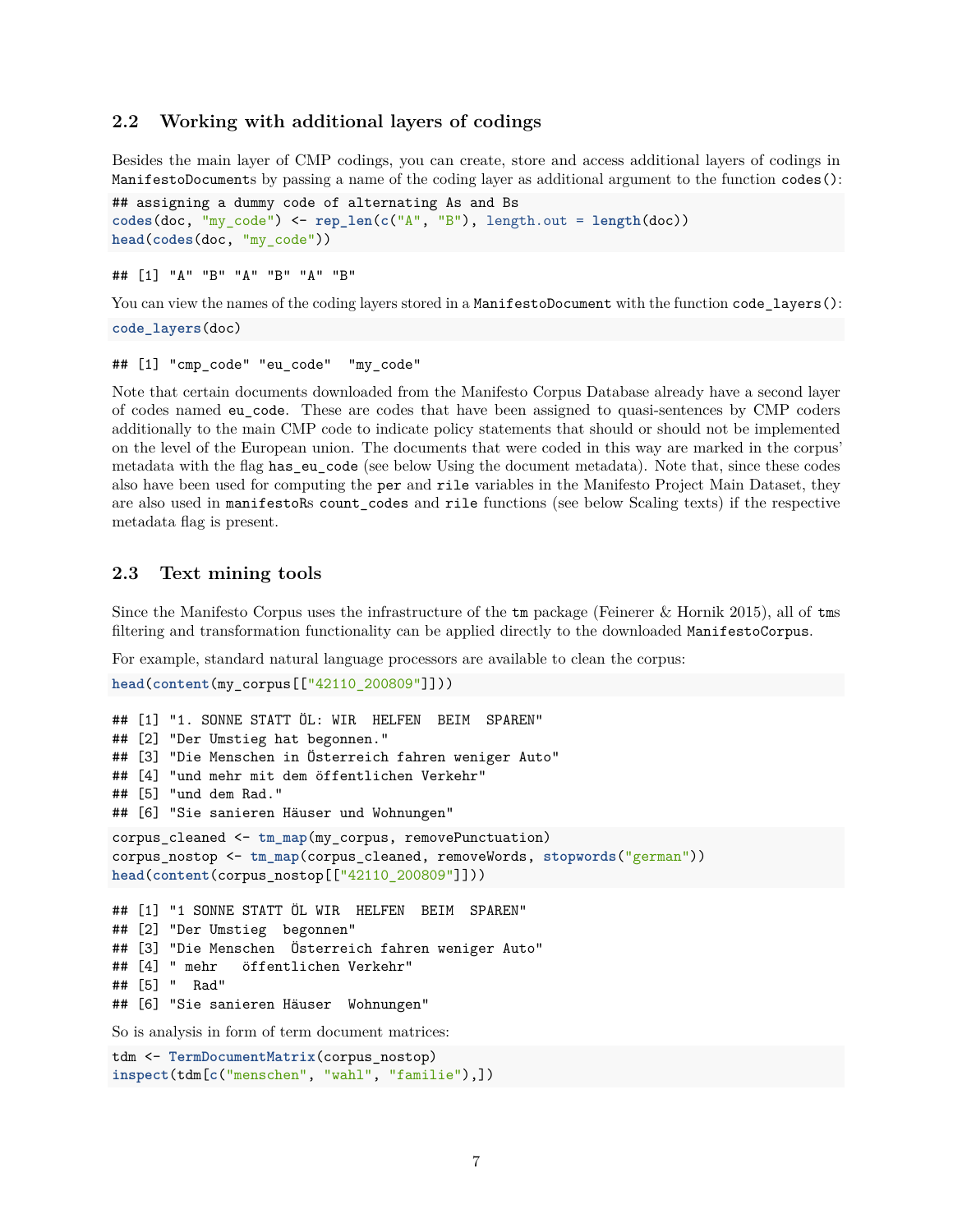```
## <<TermDocumentMatrix (terms: 3, documents: 27)>>
## Non-/sparse entries: 67/14
## Sparsity : 17%
## Maximal term length: 8
## Weighting : term frequency (tf)
## Sample :
## Docs
## Terms 42110_200211 42110_201309 42110_201710 42320_200211 42320_201710
## familie 2 8 3 2 10
## menschen 65 144 59 78 126
## wahl 2 9 1 2 5
## Docs
## Terms 42520_200211 42520_200610 42520_201309 42520_201710 42951_201309
## familie 19 20 20 19 11
## menschen 47 49 72 180 102
## wahl 2 0 2 3 12
findAssocs(tdm, "stadt", 0.97) ## find correlated terms, see ?tm::findAssocs
```
## \$stadt ## numeric(0)

For more information about the functionality provided by the tm, please refer to its [documentation.](https://cran.r-project.org/web/packages/tm/vignettes/tm.pdf)

#### <span id="page-7-0"></span>**2.4 Selecting relevant parts of text**

For applications in which not the entire text of a document is of interest, but rather a subset of the quasisentences matching certain criteria, manifestoR provides a function subset(...) working just like R's internal subset function.

It can, for example, be used to filter quasi-sentences based on codes or the text:

```
# subsetting based on codes (as example above)
doc_subcodes <- subset(doc, codes(doc) %in% c(202, 503, 607))
length(doc_subcodes)
## [1] 115
# subsetting based on text
doc_subtext <- subset(doc, grepl("Demokratie", content(doc)))
head(content(doc_subtext), n = 3)
## [1] "Eine Demokratie benötigt auch die Unterstützung von Forschung jenseits
## wirtschaftlicher Interessen."
## [2] "In einer Demokratie sollen all jene wählen dürfen, die von den politischen
## Entscheidungen betroffen sind."
## [3] "Demokratie braucht die Teilhabe der BürgerInnen."
head(codes(docsubtext), n = 10)## [1] "506" "202" "202" "201" "108" NA "202" "107"
```
Via tm\_map the filtering operations can also be applied to an entire corpus:

```
corp_sub <- tm_map(my_corpus, function(doc) {
 subset(doc, codes(doc) %in% c(202, 503, 607))
```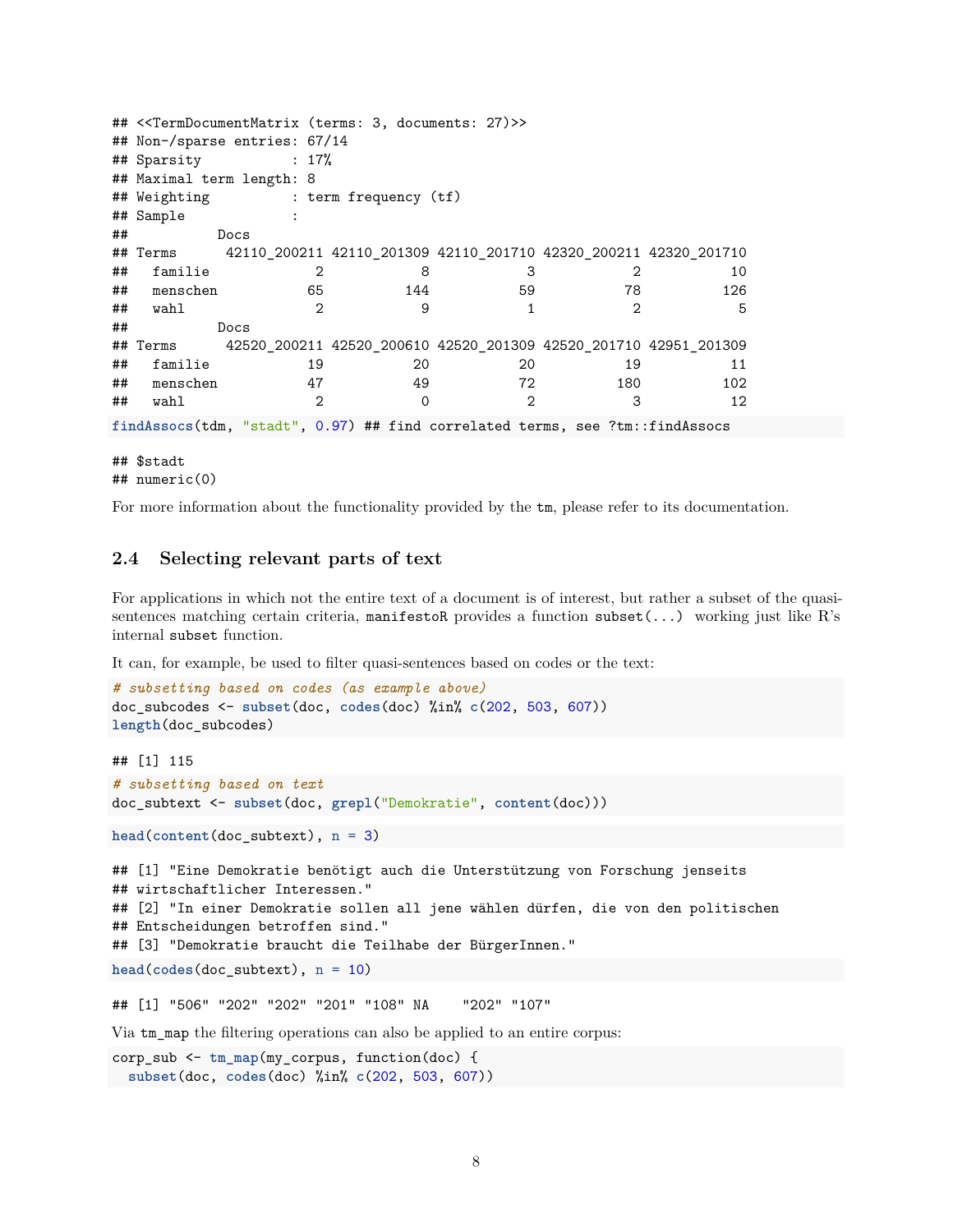```
})
head(content(corp_sub[[3]]))
## [1] "Das hat einen einzigen Grund: die hohen Öl- und Gaspreise."
## [2] "Immer mehr Menschen können sich Heizung"
## [3] "und Mobilität immer weniger leisten."
## [4] "Ob wir das wollen oder nicht – Erdöl und Erdgas werden weiter teurer."
## [5] "Wir verbrennen Milliarden in unseren Tanks und Öfen,"
## [6] "und: SPAREN STATT VERSCHWENDEN."
head(codes(corp_sub))
```
## [1] "503" "202" "202" "503" "503" "503"

For convenience, it is also possible to filter quasi-sentences with specific codes directly when downloading a corpus. For this, the additional argument codefilter with a list of CMP codes of interest is passed to mp\_corpus:

corp\_sub <- **mp\_corpus**(countryname == "Australia", codefilter = **c**(103, 104))

```
## Connecting to Manifesto Project DB API... corpus version: 2020-1
## Connecting to Manifesto Project DB API... corpus version: 2020-1
head(content(corp_sub[[1]]))
```

```
## [1] "The pursuit of military and economic dominance by the United States at the
## expense of international law and human rights is destabilising the world."
## [2] "and Iraqis allowed their self-determination."
## [3] "while maintaining an adequate defence force"
```

```
head(codes(corp_sub))
```

```
## [1] "103" "103" "104" "104" "103" "103"
```
#### <span id="page-8-0"></span>**2.5 Using the document metadata**

Each document in the Manifesto Corpus has meta information about itself attached. They can be accessed via the function meta:

```
meta(doc)
```

| manifesto id    | : 42110_200610                      |
|-----------------|-------------------------------------|
| party           | : 42110                             |
| date            | : 200610                            |
| language        | : german                            |
| source          | : MARPOR                            |
| has eu code     | : FALSE                             |
| is primary doc  | $:$ TRUE                            |
|                 |                                     |
| md5sum text     | : b90378f0c6fca51b464bbe8cd2c96990  |
| url original    | : /down/originals/42110 2006.pdf    |
| md5sum original | : CURRENTLY_UNAVAILABLE             |
| annotations     | $:$ TRUE                            |
| handbook        | : 3                                 |
| is_copy_of      | : NA                                |
| title           | : Zeit für Grün. Das Grüne Programm |
| id              | : 42110_200610                      |
|                 | may contradict core dataset: FALSE  |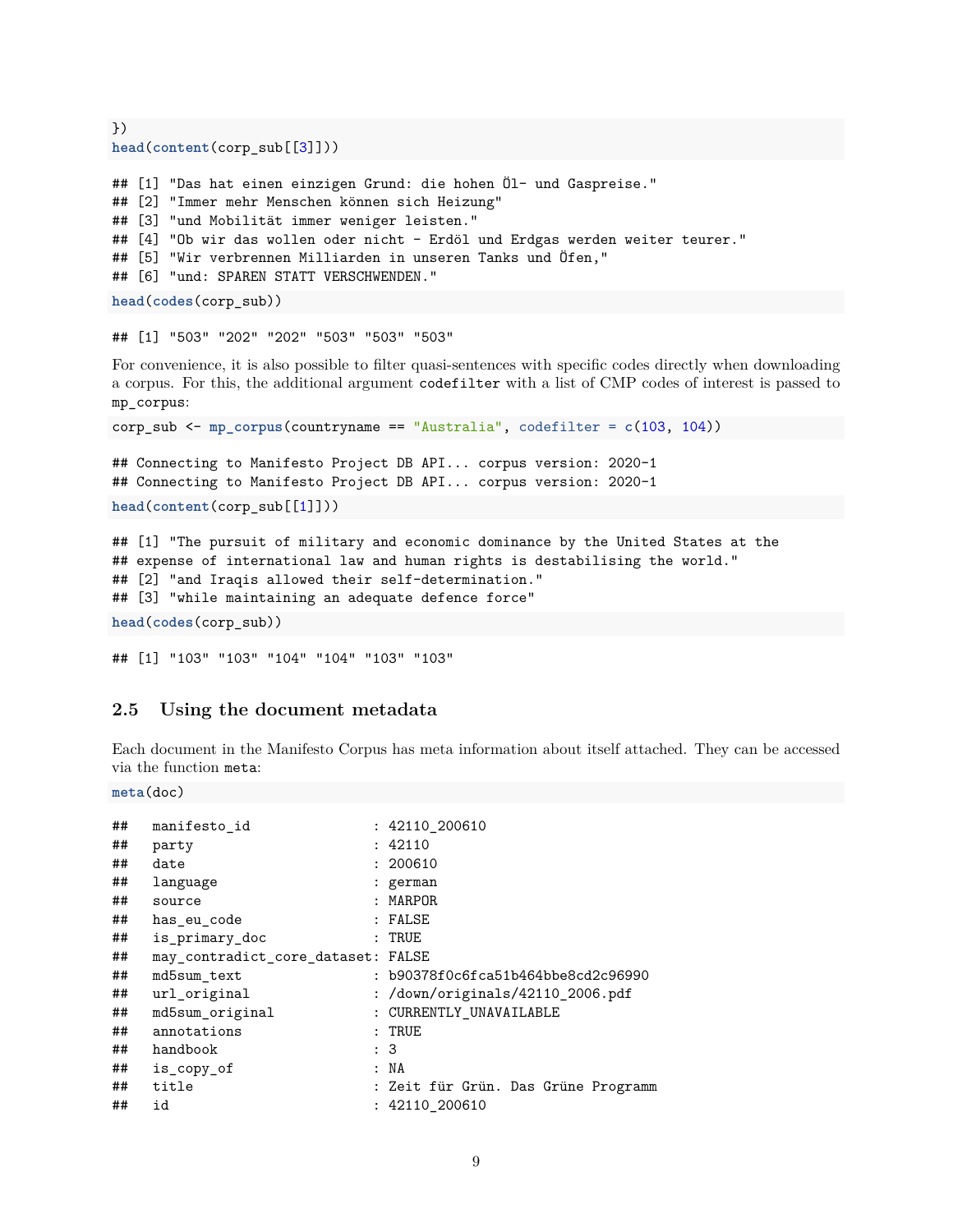It is possible to access and also modify specific metadata entries:

```
meta(doc, "party")
## [1] 42110
meta(doc, "manual_edits") <- TRUE
meta(doc)
## manifesto_id : 42110_200610
## party : 42110
## date : 200610
## language : german
## source : MARPOR
## has eu code : FALSE
## is_primary_doc : TRUE
## may_contradict_core_dataset: FALSE
## md5sum_text : b90378f0c6fca51b464bbe8cd2c96990
## url_original : /down/originals/42110_2006.pdf
## md5sum original : CURRENTLY UNAVAILABLE
## annotations : TRUE
## handbook : 3
## is_copy_of : NA
## title : Zeit für Grün. Das Grüne Programm
## id : 42110_200610
## manual_edits : TRUE
```
Document metadata can also be bulk-downloaded with the function mp\_metadata, taking the same set of parameters as mp\_corpus:

```
metas <- mp_metadata(countryname == "Spain")
```
## Connecting to Manifesto Project DB API... corpus version: 2020-1

**head**(metas)

```
## # A tibble: 6 x 15
## party date language source has_eu_code is_primary_doc may_contradict_~
## <dbl> <dbl> <chr> <chr> <lgl> <lgl> <lgl>
## 1 33220 197706 <NA> <NA> FALSE NA NA
## 2 33320 197706 spanish CEMP FALSE TRUE FALSE
## 3 33430 197706 spanish CEMP FALSE TRUE FALSE
## 4 33610 197706 <NA> <NA> FALSE NA NA
## 5 33901 197706 <NA> <NA> FALSE NA NA
## 6 33902 197706 <NA> <NA> FALSE NA NA
## # ... with 8 more variables: manifesto_id <chr>, md5sum_text <chr>,
## # url_original <chr>, md5sum_original <chr>, annotations <lgl>,
## # handbook <chr>, is_copy_of <chr>, title <chr>
```
The field . . .

- ... party contains the party id from the Manifesto Project Dataset.
- . . . date contains the month of the election in the same format as in the Manifesto Project Dataset (YYYYMM)
- ... language specifies the language of the document as a word.
- ... has\_eu\_code is TRUE for documents in which the additional coding layer eu\_code is present. These codes have been assigned to quasi-sentences by CMP coders additionally to the main CMP code to indicate policy statements that should or should not be implemented on the level of the European union.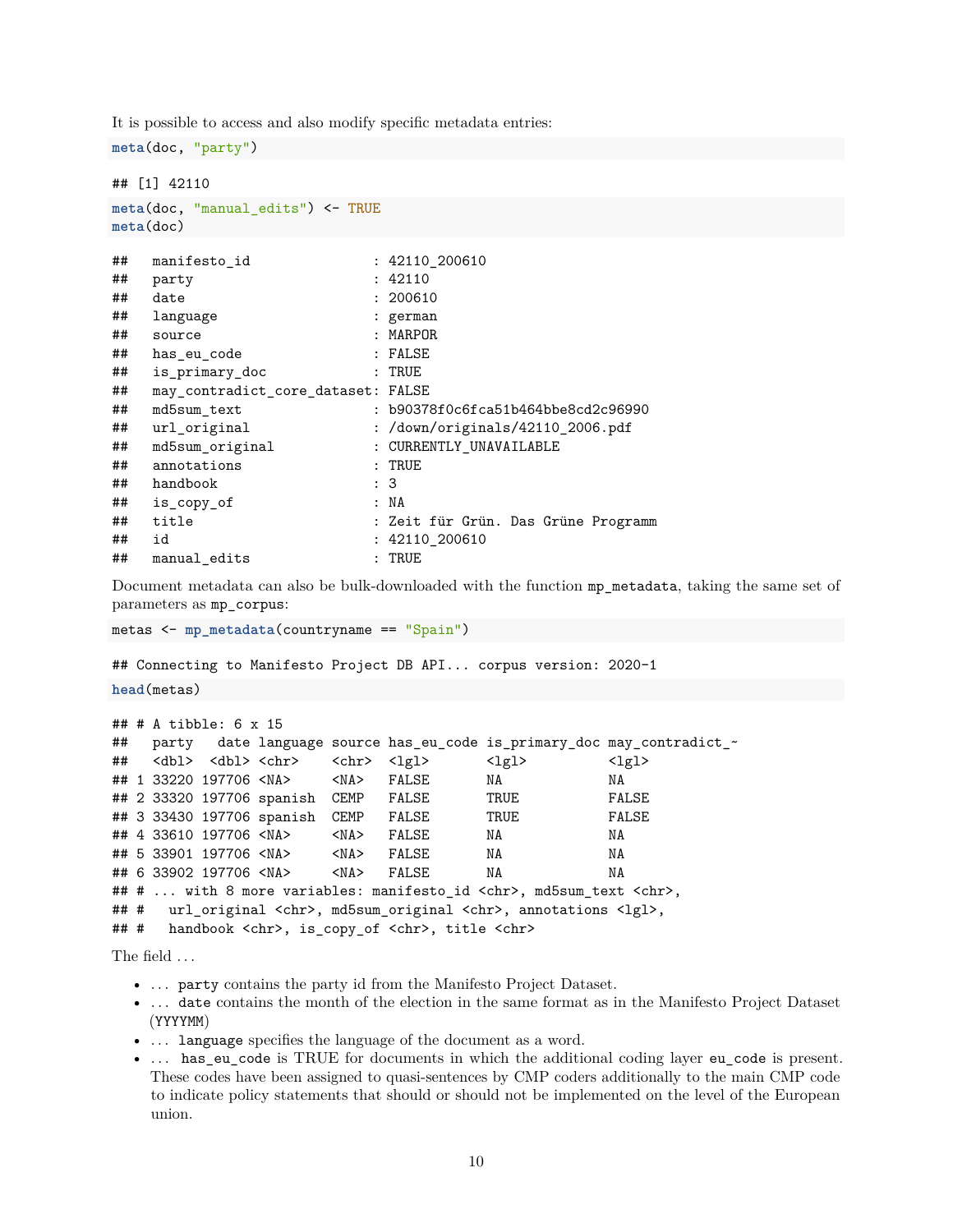- ... is primary doc is FALSE only in cases where for a single party and election date multiple manifestos are available and this is the document not used for coding by the Manifesto Project.
- ... may contradict core dataset is TRUE for documents where the CMP codings in the corpus documents might be inconsistent with the coding aggregates in the Manifesto Project's Main Dataset. This applies to manifestos which have been either recoded after they entered the dataset or cases where the dataset entries are derived from hand-written coding sheets used prior to the digitalization of the Manifesto Project's data workflow, but the documents were digitalized and added to the Manifesto Corpus afterwards.
- ... annotations is TRUE whenever there are CMP codings available for the document.
- ... handbook an integer that indicates the version of the coding instructions that was used for the coding (e.g. 4 or 5) (since 2016-6).
- ... title the title of the manifesto (in original language) (since 2017-1).

The other metadata entries have primarily technical functions for communication between the manifestoR package and the online database (for more information have a look at the online documentation of the [Manifesto Corpus\)](https://manifesto-project.wzb.eu/information/documents/corpus).

## <span id="page-10-1"></span><span id="page-10-0"></span>**3 Efficiency and reproducibility: caching and versioning**

To save time and network traffic, manifestoR caches all downloaded data and documents in your computer's working memory and connects to the online database only when data is required that has not been downloaded before.

corpus <- **mp\_corpus**(wanted)

```
## Connecting to Manifesto Project DB API... corpus version: 2020-1
## Connecting to Manifesto Project DB API... corpus version: 2020-1
subcorpus \leq mp corpus (wanted[3:7,])
```
Note that in the second query no message informing about the connection to the Manifesto Project's Database is printed, since no data is actually downloaded.

This mechanism also ensures **reproducibility** of your scripts, analyses and results: executing your code again will yield the same results, even if the Manifesto Project's Database is updated in the meantime. Since the cache is only stored in the working memory, however, in order to ensure reproducibility across R sessions, it is advisable to **save the cache to the hard drive** at the end of analyses and load it in the beginning:

```
mp_save_cache(file = "manifesto_cache.RData")
```

```
## ... start new R session ... then:
library(manifestoR)
mp_setapikey("manifesto_apikey.txt")
mp_load_cache(file = "manifesto_cache.RData")
```
This way manifestoR always works with the same snapshot of the Manifesto Project Database and Corpus, saves a lot of unnecessary online traffic and also enables you to continue with your analyses offline.

Each snapshot of the Manifesto Corpus is identified via a version number, which is stored in the cache together with the data and can be accessed via

```
mp_which_corpus_version()
```
## [1] "2020-1"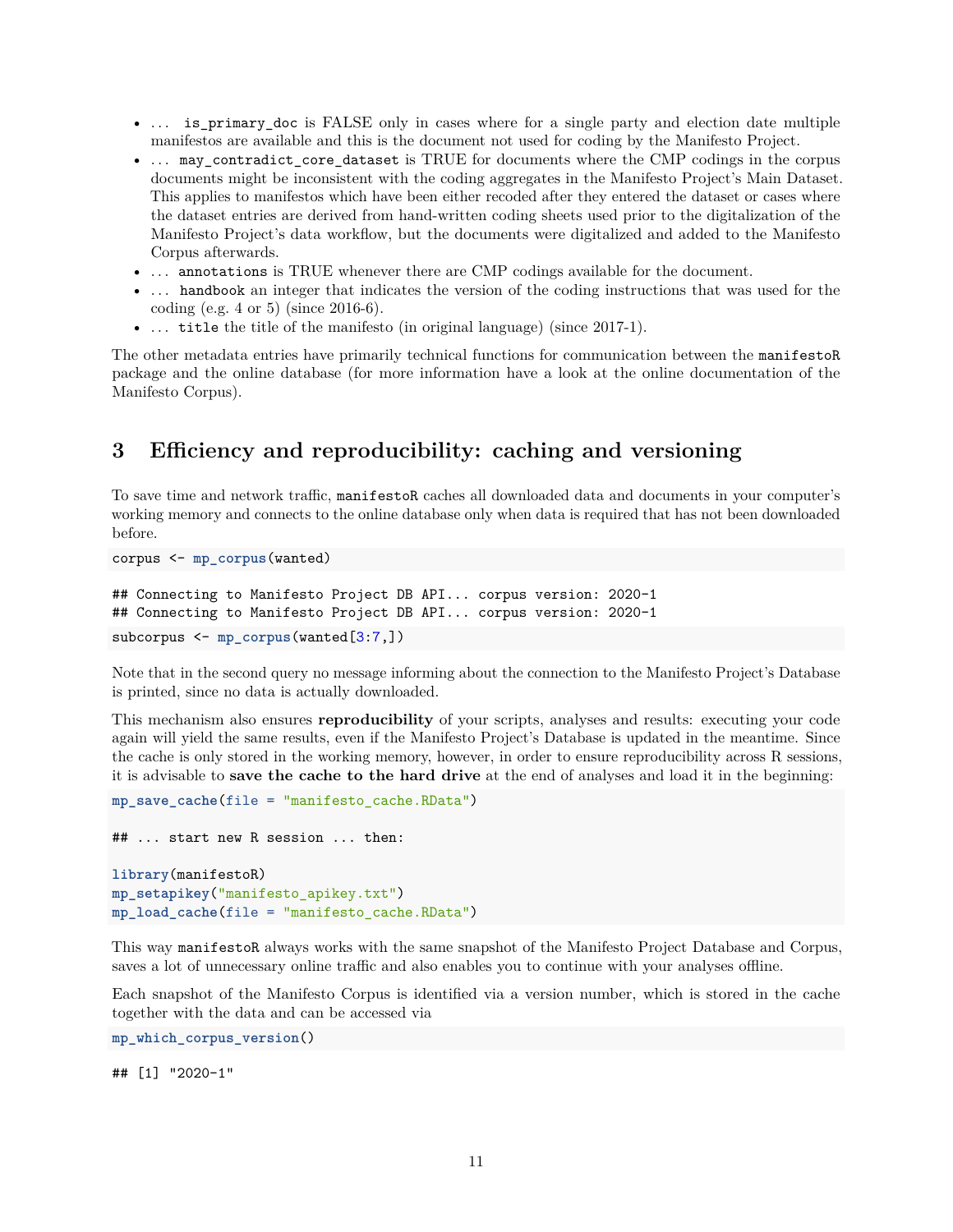When collaborating on a project with other researchers, it is advisable to use the same corpus version for reproducibility of the results. manifestoR can be set to use a specific version with the functions

**mp\_use\_corpus\_version**("2015-3")

## Connecting to Manifesto Project DB API... corpus version: 2015-3 ## Connecting to Manifesto Project DB API... corpus version: 2015-3

## 1 documents updated

In order to guarantee reproducibility of **published work**, please also mention the corpus version id used for the reported analyses in the publication.

For updating locally cached data to the most recent version of the Manifesto Project Corpus, manifestoR provides two functions:

```
mp_check_for_corpus_update()
## $update_available
## [1] TRUE
##
## $versionid
## [1] "2020-1"
mp_update_cache()
## Connecting to Manifesto Project DB API... corpus version: 2020-1
## Connecting to Manifesto Project DB API... corpus version: 2020-1
## 1 documents updated
## [1] "2020-1"
mp_check_for_corpus_update()
## $update_available
## [1] FALSE
##
## $versionid
```
For more detailed information on the caching mechanism and on how to use and load specific snapshots of the Manifesto Corpus, refer to the R documentations of the functions mentioned here as well mp\_use\_corpus\_version, mp\_corpusversions, mp\_which\_corpus\_version.

## <span id="page-11-0"></span>**4 Exporting documents**

## [1] "2020-1"

If required ManifestoCorpus as well as ManifestoDocument objects can be converted to R's internal data.frame format and processed further:

```
doc_df <- as_tibble(as.data.frame(doc))
head(doc_df)
```

```
## # A tibble: 6 x 5
## text cmp_code eu_code my_code pos
## <chr> <chr> <chr> <chr> <chr> <chr> <chr> <chr> <int> </r> </rn> </rn
## 1 1 Lebensqualität <NA> <NA> A 1
## 2 1.1 Grüne Energiewende <NA> <NA> B 2
## 3 Lebensqualität bedeutet in einer unversehrten ~ 501 <NA> A 3
```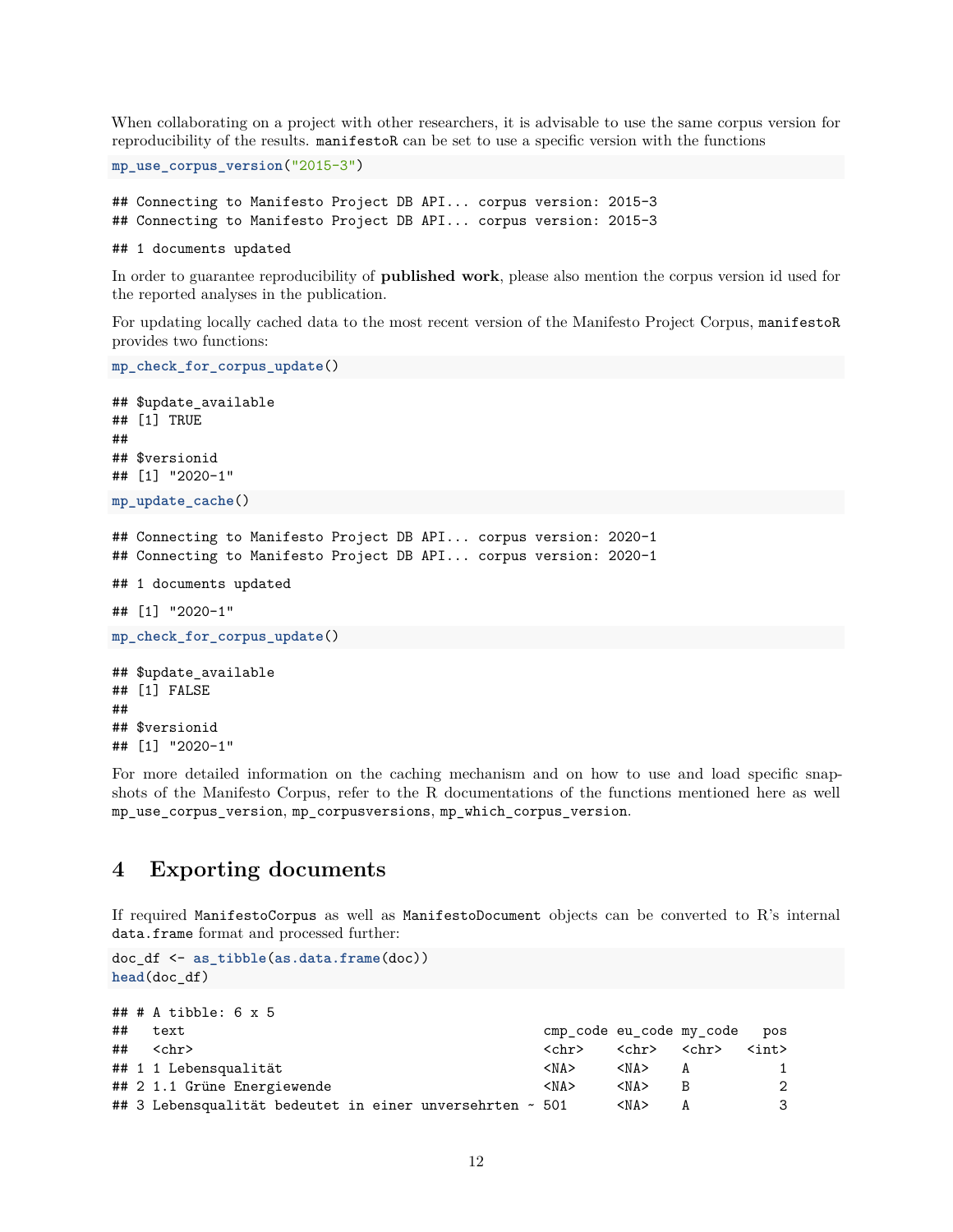|  | ## 4 Die Verantwortung dafür liegt bei uns: Wir all~ 606 |  | <na></na> | 4  |
|--|----------------------------------------------------------|--|-----------|----|
|  | ## 5 Ein Umdenken in der Energiepolitik ist eine we~ 501 |  | <na></na> | 5. |
|  | ## 6 Wir Grüne stehen für eine Energiewende hin zu ~ 501 |  | <na></na> | 6  |

The function also provides a parameter to include all available metadata in the export:

```
doc_df_with_meta <- as.data.frame(doc, with.meta = TRUE)
print(names(doc_df_with_meta))
```

```
## [1] "text" "cmp_code"
## [3] "eu_code" "my_code"
## [5] "pos" "manifesto_id"
## [7] "party" "date"
## [9] "language" "source"
## [11] "has_eu_code" "is_primary_doc"
## [13] "may_contradict_core_dataset" "md5sum_text"
## [15] "url_original" "md5sum_original"
## [17] "annotations" "handbook"
## [19] "is_copy_of" "title"
## [21] "id" "manual_edits"
```
For more information on the available metadata per document, refer to the section [Using the document](#page-8-1) [metadata](#page-8-1) above.

<span id="page-12-3"></span>Note again that also all functionality provided by tm, such as writeCorpus is available on a ManifestoCorpus.

## <span id="page-12-0"></span>**5 Scaling texts**

Scaling of political content refers to the estimation of its location in a policy space (Grimmer & Stewart 2013). manifestoR provides several functions to scale coded documents by known routines such as the RILE measure (see sections [Using manifestoR's scaling functions\)](#page-12-2), as well as infrastructure to create new scales (see section [Writing custom scaling functions\)](#page-13-1) and statistical analysis routines for the distributions of scaling functions (see section [Bootstrapping scaling function distributions and standard errors\)](#page-14-1).

#### <span id="page-12-2"></span><span id="page-12-1"></span>**5.1 Using manifestoR's scaling functions**

Implementationwise, a scaling function in manifestoR takes a data.frame of cases and outputs a position value for each case. The Manifesto Project Dataset (MPDS) can be downloaded in manifestoR using the function mp\_maindataset() (see section [Downloading the Manifesto Project Dataset](#page-1-6) above). Then you can e.g. compute the RILE scores of cases from the main dataset by calling:

```
mpds <- mp_maindataset()
```

```
## Connecting to Manifesto Project DB API...
## Connecting to Manifesto Project DB API... corpus version: 2020-1
rile(subset(mpds, countryname == "Albania"))
## [1] 1.592900e+01 -1.146300e+01 1.027400e+01 1.111100e+01 7.176000e+00
## [6] 1.792300e+01 5.405000e+00 5.882000e+00 -7.298000e+00 -1.354000e+01
## [11] 6.012000e+00 4.232200e+01 1.431200e+01 2.220446e-16 -9.090000e+00
## [16] -9.350000e-01 -2.187000e+00 -9.180000e-01 5.596200e+01 -1.304900e+01
## [21] 8.059000e+00 9.919000e+00 -4.166000e+00 7.760000e-01 5.710000e-01
## [26] -2.187000e+00 -9.180000e-01 5.596200e+01 2.718500e+01 2.428600e+01
## [31] 9.919000e+00 -4.166000e+00 2.247200e+01 5.710000e-01 -2.187000e+00
```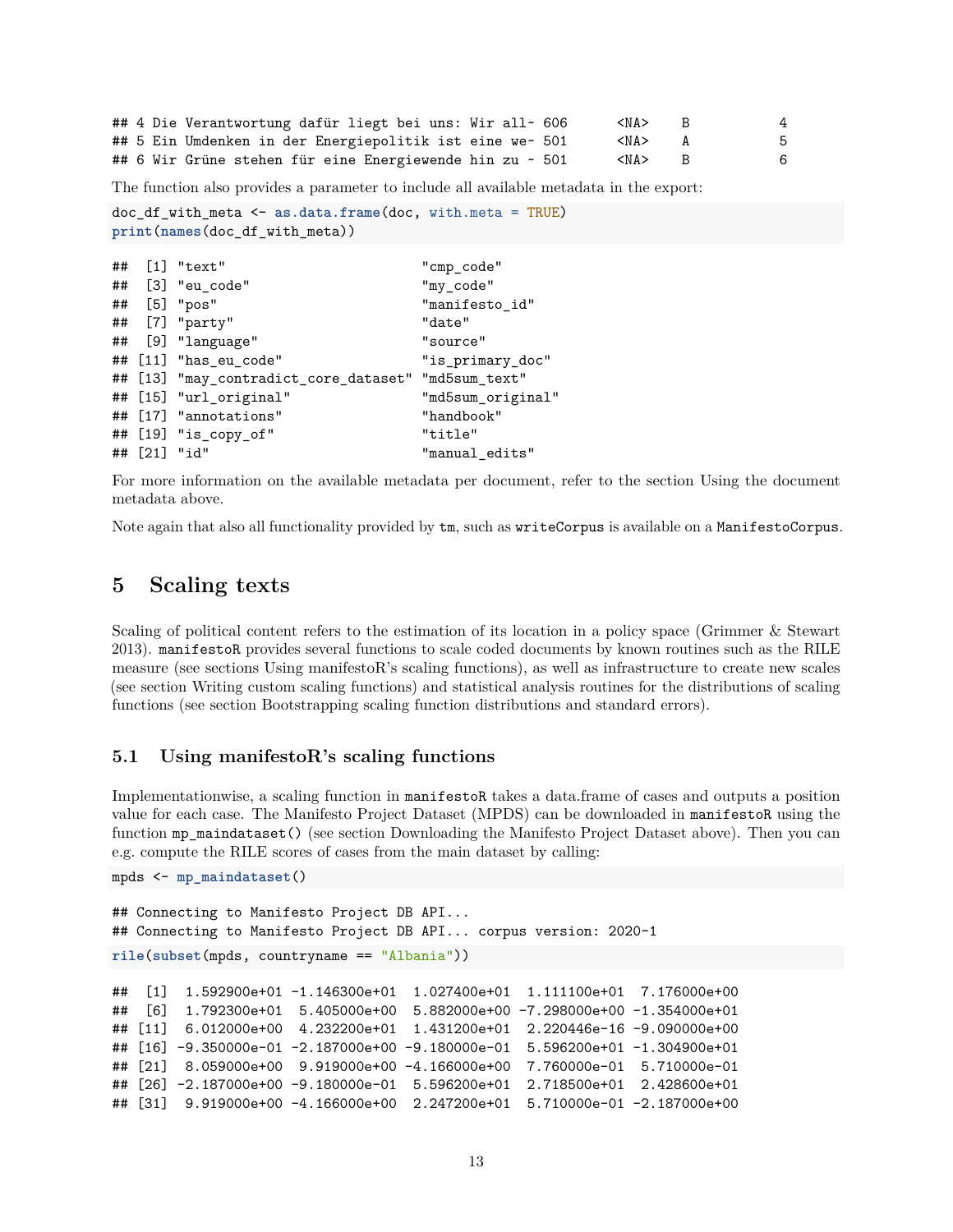#### ## [36] -9.180000e-01 -4.166000e+00 2.247200e+01

What variables are used from the input data depends on the scaling function. All currently implemented functions use only the percentages of coded categories, in the form of variables starting with "per" as in the Manifesto Project Dataset. The following functions are currently available:

- RILE according to Laver & Budge (1992): rile
- logit rile according to Lowe et al. (2011): logit rile
- Vanilla scaling according to Gabel & Huber (2000): vanilla
- Franzmann  $\&$  Kaiser (2009): franzmann kaiser
- Issue attention diversity according to Greene (2015): issue\_attention\_diversity
- Programmatic clarity measure according to Giebeler et al. (2015): mp\_clarity
- Nicheness measures according to Bischof (2015) or Meyer and Miller (2013): mp\_nicheness
- ... (more scaling functions are planned and contributions are welcome, see [Contributing to manifestoR\)](#page-16-3).

To apply scaling functions directly to coded documents or corpora you can use the function mp\_scale. It takes a ManifestoCorpus or ManifestoDocument and returns the scaled positions for each document:

```
corpus <- mp_corpus(countryname == "Romania")
## Connecting to Manifesto Project DB API...
## Connecting to Manifesto Project DB API... corpus version: 2020-1
## Connecting to Manifesto Project DB API... corpus version: 2020-1
## Connecting to Manifesto Project DB API... corpus version: 2020-1
mp_scale(corpus, scalingfun = logit_rile)
```
## party date logit\_rile ## 1 93031 201212 0.71766680 ## 2 93061 201212 -0.48130318 ## 3 93223 201612 -0.67717008 ## 4 93420 201612 0.00000000 ## 5 93430 201612 -0.07696104 ## 6 93440 201612 -2.47624859 ## 7 93540 201612 -0.67723173 ## 8 93951 201612 -2.02438176 ## 9 93981 201212 -0.78458139

#### <span id="page-13-1"></span><span id="page-13-0"></span>**5.2 Writing custom scaling functions**

Writing custom scaling functions for texts in manifestoR is easy, since it requires nothing more than writing a function that takes a data.frame of cases as input and returns a vector of values. mp\_scale provides the mechanism that converts a coded text to a data.frame with "per" variables such that your function can handle it:

```
custom_scale <- function(data) {
 data$per402 - data$per401
}
mp_scale(corpus, scalingfun = custom_scale)
## party date custom_scale
## 1 93031 201212 1.558442
## 2 93061 201212 3.296703
## 3 93223 201612 11.471103
## 4 93420 201612 17.948718
## 5 93430 201612 6.696429
## 6 93440 201612 1.217391
```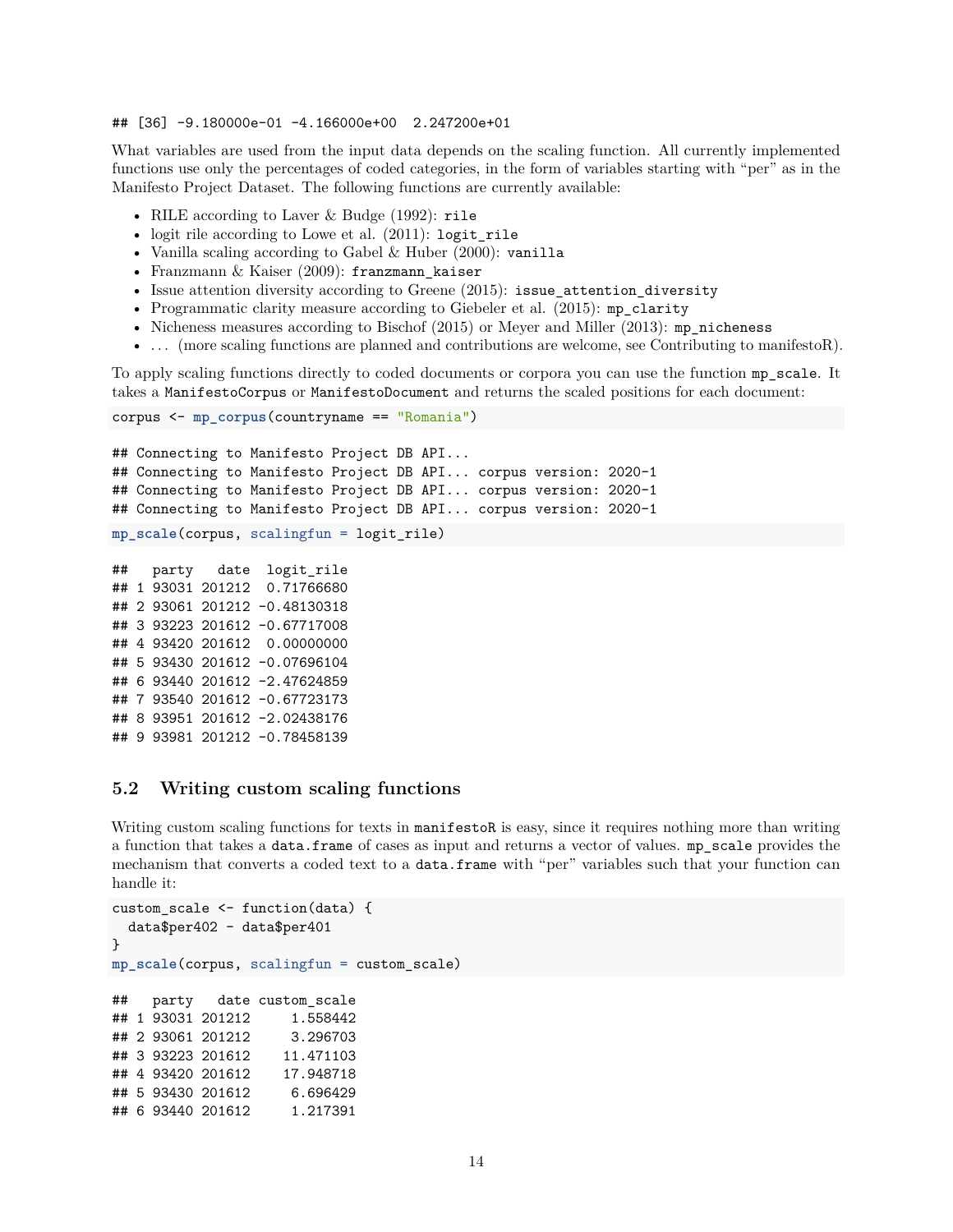## 7 93540 201612 -2.205882 ## 8 93951 201612 3.703704 ## 9 93981 201212 2.962963

In addition, manifestoR provides several function templates you can use for creating scales, e.g. a weighted sum of per variables (scale\_weighted), the logit ratio of category counts (scale\_logit) or ratio scaling as suggested by Kim and Fording (1998) and by Laver & Garry (2000) (scale ratio 1). For example, the ratio equivalent to the simple function above can be implemented as:

```
custom_scale <- function(data) {
   scale_ratio_1(data, pos = c("per402"), neg = c("per401"))
}
mp_scale(corpus, scalingfun = custom_scale)
## party date custom_scale
## 1 93031 201212 0.3000000
## 2 93061 201212 0.6000000
## 3 93223 201612 0.9562044
## 4 93420 201612 1.0000000
## 5 93430 201612 0.5172414
## 6 93440 201612 0.7777778
## 7 93540 201612 -0.5294118
## 8 93951 201612 1.0000000
## 9 93981 201212 0.4000000
```
<span id="page-14-1"></span>For details on these template functions, their parameters and how to use them, see the R documentation ?scale.

### <span id="page-14-0"></span>**5.3 Bootstrapping scaling function distributions and standard errors**

In order to better evaluate the significance of analysis results based on scaled coded texts, Benoit, Mikhaylov, and Laver (2009) proposed to approximate the standard errors of the scale variable by bootstrapping its distribution. This procedure is available via the function mp\_bootstrap:

```
data <- subset(mpds, countryname == "Albania")
mp_bootstrap(data, fun = rile)
## rile sd
## 1 1.592900e+01 7.351469
## 2 -1.146300e+01 4.082933
## 3 1.027400e+01 4.877720
## 4 1.111100e+01 8.285199
## 5 7.176000e+00 4.313628
## 6 1.792300e+01 5.647495
## 7 5.405000e+00 4.328248
## 8 5.882000e+00 7.164128
## 9 -7.298000e+00 4.153318
## 10 -1.354000e+01 7.074196
## 11 6.012000e+00 5.581626
## 12 4.232200e+01 4.035195
## 13 1.431200e+01 2.734401
## 14 2.220446e-16 5.624169
## 15 -9.090000e+00 17.097156
## 16 -9.350000e-01 2.562357
## 17 -2.187000e+00 2.685295
## 18 -9.180000e-01 2.760727
```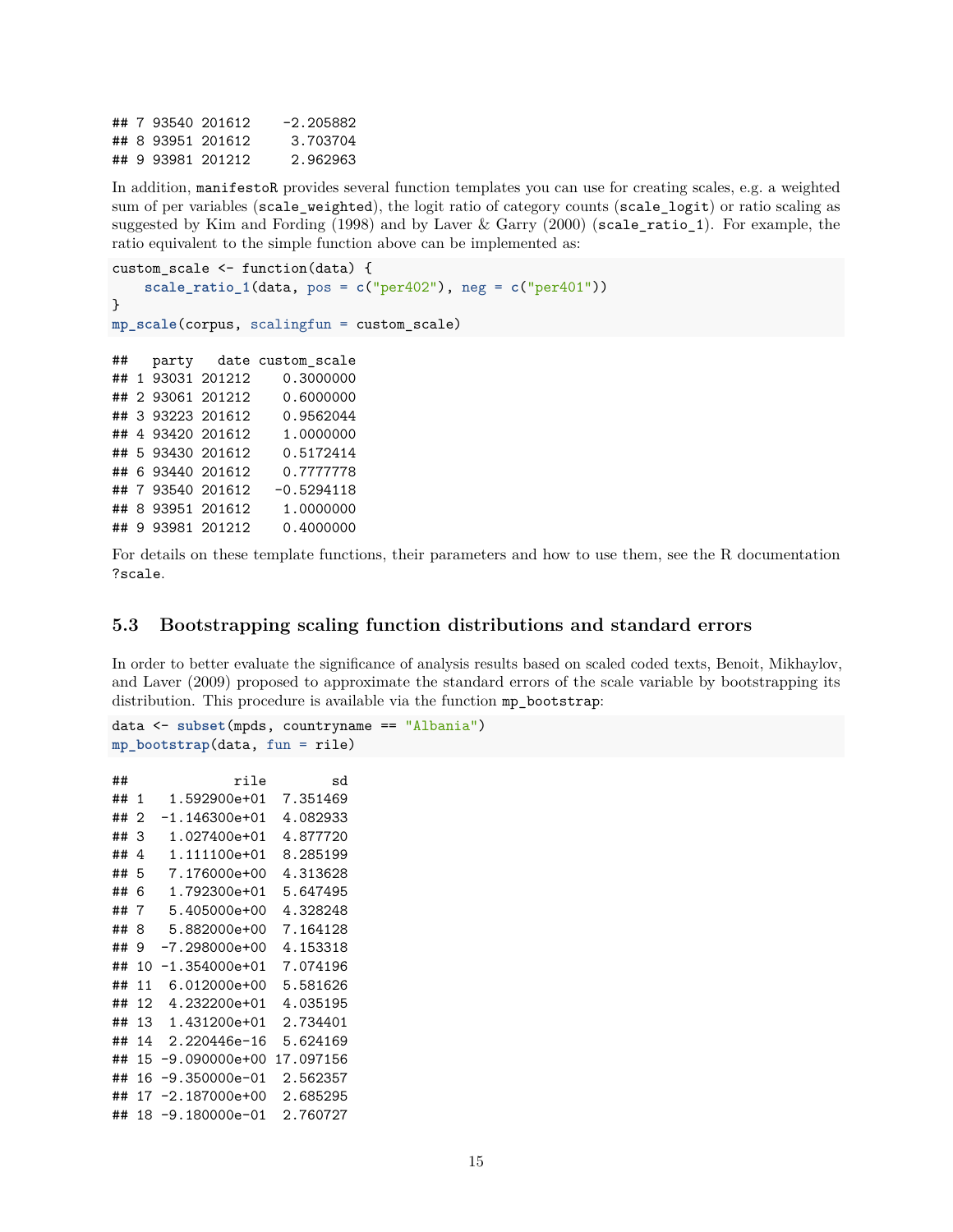| ## | 19 | 5.596200e+01    | 5.285494 |
|----|----|-----------------|----------|
| ## | 20 | -1.304900e+01   | 2.564852 |
| ## | 21 | 8.059000e+00    | 3.769740 |
| ## | 22 | 9.919000e+00    | 5.587627 |
| ## | 23 | -4.166000e+00   | 4.548791 |
| ## | 24 | 7.760000e-01    | 4.087176 |
| ## | 25 | 5.710000e-01    | 5.162747 |
| ## | 26 | $-2.187000e+00$ | 2.675135 |
| ## | 27 | -9.180000e-01   | 2.747953 |
| ## | 28 | 5.596200e+01    | 5.413084 |
| ## | 29 | 2.718500e+01    | 7.768870 |
| ## | 30 | 2.428600e+01    | 8.265962 |
| ## | 31 | 9.919000e+00    | 5.906126 |
| ## | 32 | -4.166000e+00   | 4.683349 |
| ## | 33 | 2.247200e+01    | 7.588084 |
| ## | 34 | 5.710000e-01    | 5.128711 |
| ## | 35 | -2.187000e+00   | 2.771982 |
| ## | 36 | -9.180000e-01   | 2.799811 |
| ## | 37 | -4.166000e+00   | 4.547696 |
| ## | 38 | 2.247200e+01    | 7.435443 |
|    |    |                 |          |

Note that the argument fun can be any scaling function and the returned data.frame contains the scaled position as well as the bootstrapped standard deviations. Also, with the additional parameters statistics, you can compute arbitrary statistics from the bootstrapped distribution, such as variance or quantiles:

```
custom_scale <- function(data) {
  data$per402 - data$per401
}
mp_bootstrap(data,
             fun = custom_scale,
```

```
statistics = list(var, 0.025, 0.975))
```

| ##    |              | custom_scale | var       | q0.025                   | q0.975       |
|-------|--------------|--------------|-----------|--------------------------|--------------|
| ##    | $\mathbf{1}$ | 0.885        | 2.3491882 | -2.6549735               | 4.4249558    |
| ##    | 2            | $-0.395$     | 0.1576479 | $-1.1857945$             | 0.0000000    |
| ##    | 3            | 0.685        | 1.4943287 | $-1.3699452$             | 3.4248630    |
| ##    | 4            | $-1.111$     | 1.2107728 | $-3.3332333$             | 0.0000000    |
| ##    | -5           | 0.000        | 2.7088515 | $-3.3491148$             | 3.3491148    |
| ##    | 6            | 0.000        | 1.8456031 | $-2.8299906$             | 2.8299906    |
| ##    | 7            | $-1.081$     | 1.2907079 | $-3.2570499$             | 1.0811784    |
| ##    | 8            | $-5.882$     |           | 15.8882265 -14.7057353   | 0.0000000    |
| ##    | 9            | 0.000        | 0.5095198 | $-1.4598978$             | 1.4598978    |
| ##    | 10           | 3.125        | 3.2443579 | 0.0000000                | 7.2918854    |
| ##    | 11           | $-6.011$     | 4.3120111 | $-10.3822022 -1.6392951$ |              |
| ##    | 12           | $-0.341$     | 0.7756686 | $-2.0477611$             | 1.3651741    |
| ##    | 13           | 1.506        | 1.0178773 | $-0.3766441$             | 3.5781186    |
| ##    | 14           | $-1.191$     | 2.0328010 | $-4.1665417$             | 1.7856607    |
| ##    | 15           | 0.000        | 0.0000000 | 0.0000000                | 0.0000000    |
| ##    | 16           | $-3.371$     | 0.8303341 | $-5.2434981$             | $-1.6854101$ |
| ##    | 17           | 1.532        | 0.8328683 | $-0.2188184$             | 3.2822757    |
| ##    | 18           | 3.131        | 1.3932812 | 0.9208011                | 5.5248066    |
| ##    | 19           | 2.752        | 5.6286669 | $-1.8348257$             | 7.3393028    |
| ##    | 20           | 1.518        | 0.8597169 | $-0.1517405$             | 3.6417724    |
| ##    | 21           | $-4.030$     | 1.7912565 | $-6.9597766$             | $-1.4652161$ |
| ## 22 |              | $-3.306$     | 5.2299120 | $-8.2639669$             | 0.8263967    |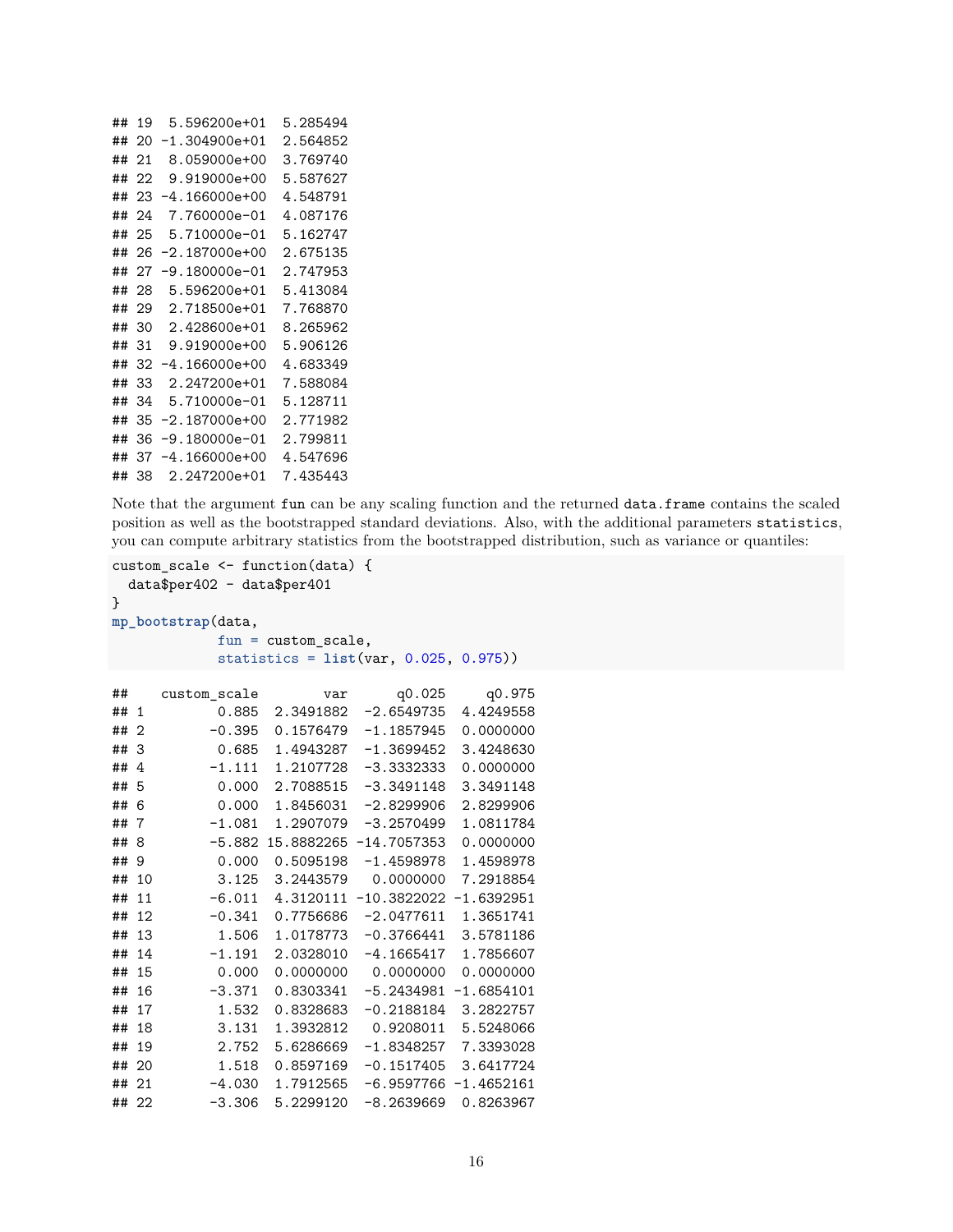|       | ## 23 | 1.389    | 5.6047311  | -2.7778333   | 5.5903896  |
|-------|-------|----------|------------|--------------|------------|
|       | ## 24 | $-0.775$ | 0.5708004  | -2.3255814   | 0.0000000  |
|       | ## 25 | 3.428    | 3.2501934  | 0.0000000    | 6.8568686  |
| ##    | -26   | 1.532    | 0.7976777  | $-0.2188184$ | 3.2822757  |
|       | ## 27 | 3.131    | 1.3500335  | 0.9161971    | 5.5248066  |
|       | ## 28 | 2.752    | 5.6356807  | $-1.8348257$ | 7.3393028  |
|       | ## 29 | 6.796    | 10.5806098 | 0.9708738    | 13.5922330 |
|       | ## 30 | $-5.714$ | 7.8247685  | -11.4290286  | -1.4286286 |
| ## 31 |       | $-3.306$ | 4.6328808  | $-7.4375702$ | 0.8263967  |
|       | ## 32 | 1.389    | 5.5863941  | $-2.7778333$ | 5.5556667  |
|       | ## 33 | $-2.247$ | 2.5641103  | $-5.6181461$ | 0.0000000  |
|       | ## 34 | 3.428    | 3.2930269  | 0.0000000    | 7.4282743  |
| ##    | -35   | 1.532    | 0.8031903  | $-0.2188184$ | 3.2822757  |
|       | ## 36 | 3.131    | 1.4599095  | 0.7366409    | 5.3406464  |
|       | ## 37 | 1.389    | 5.4621542  | $-2.7778333$ | 5.5556667  |
|       | ## 38 | $-2.247$ | 2.4237330  | $-5.6181461$ | 0.0000000  |

## <span id="page-16-0"></span>**6 Additional Information**

For a more detailed reference and complete list of the functions provided by manifestoR, see the R package reference manual on CRAN:<https://cran.r-project.org/web/packages/manifestoR/manifestoR.pdf>

#### <span id="page-16-1"></span>**6.1 Contacting the Manifesto Project team**

You can get in touch with the Manifesto Project team by e-mailing to [manifesto-communication@wzb.eu.](mailto:manifesto-communication@wzb.eu) We are happy to receive your feedback and answer questions about the Manifesto Corpus, including errors or obscurities in the corpus documents. In this case please make sure to include the party id, election date and the corpus version you were working with (accessible via mp\_which\_corpus\_version). For general questions about the Project and dataset, please check the [Frequently Asked Questions](https://manifesto-project.wzb.eu/questions) section on our website first.

### <span id="page-16-3"></span><span id="page-16-2"></span>**6.2 Contributing to manifestoR**

We welcome bug reports, feature requests or (planned) source code contributions for the manifestoR package. For all of these, best refer to our repository on github: [https://github.com/ManifestoProject/manifestoR.](https://github.com/ManifestoProject/manifestoR) For more information, please refer to the Section "Developing" in the README file of the github repository.